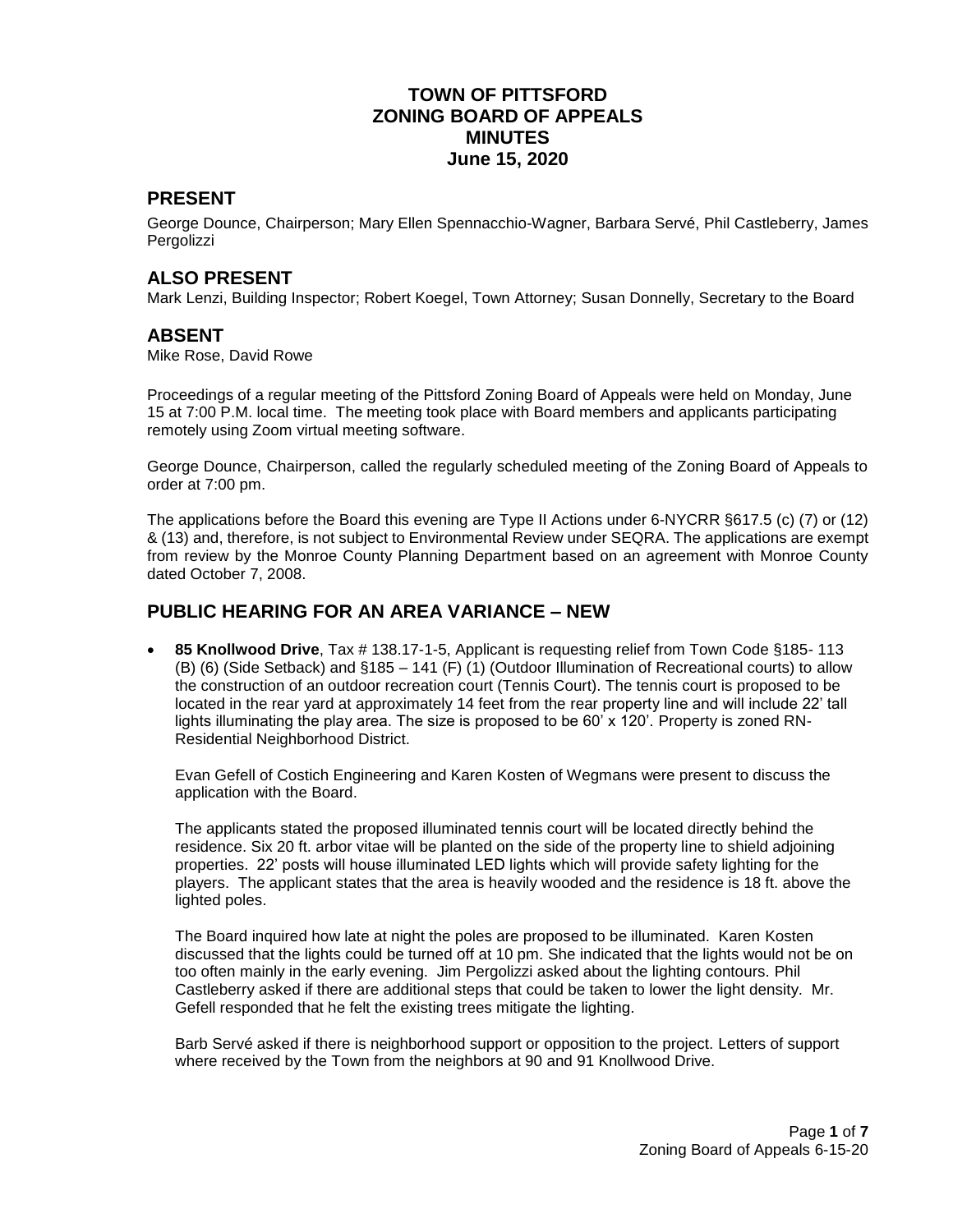George Dounce asked for Public Comment.

Todd Nichols, representing his mother Amy Nichols who resides at 81 Knollwood Drive, discussed his concerns about the illumination from the court. The resident is concerned about light illumination in a currently dark area, noise from the court and privacy. Additionally, there are concerns as to whether the court would change any drainage to her property. Mark Lenzi recounted a previous phone conversation with Mrs. Nichols where he indicated the location of the court will be to the rear of the home and down the hill by a pond.

Evan Gefell responded that the lights are down lit from the poles and the existing vegetation and topography mitigates any ambient light. Karen Kosten discussed that the lighting contour would be .5 of a foot candle.

George Dounce asked Mr. Nichols if after this discussion if his concerns were abated. Mr. Nichols responded that there was less of a concern but still expressed problems with the lighting. It was pointed out that the variance for the lighting presents a significant deviance from code.

Mr. Dounce asked the applicant the timeline for the project should the variance be granted. The applicant stated a late summer start to construction.

Phil Castleberry recommended times when the lighting would be turned off and proposed 10 pm to 8 am. Karen Kosten indicated that this was agreeable. Town staff confirmed that times of lighting would be an enforceable standard by the Code Enforcement Office of the Town if this was one of the conditions of approval.

Further discussion about vegetative screening was brought up by Jim Pergolizzi to mitigate the effect of any ambient light.

Given the continued concern of the resident of 81 Knollwood Drive regarding the lighting, a motion was made to hold the application open to give the applicant and the homeowner at 81 Knollwood Drive an opportunity to address concerns or make any accommodations regarding the application to see if some mutual agreement could be come to.

Phil Castleberry made the motion to hold the hearing open.

Barb Servé seconded.

George Dounce called for a roll call vote.

George Dounce voted aye Barb Servé voted aye Mary Ellen Spennacchio-Wagner voted aye James Pergolizzi voted aye Phil Castleberry voted aye

The motion was carried to hold the application open.

 **32 Wexford Glen**, Tax # 163.04-4-26, Applicant is requesting relief from Town Code §185- 113 B (1) & (2) for the construction of an oversized accessory structure (Pavilion) located in the rear yard. The structure is proposed to be approximately 224 Sq. Ft. and approximately 13'3" in height. Property is zoned RN- Residential Neighborhood District.

The homeowner, Brian DeJoy and contractor, Gil Vargas were present to discuss the application with the Board. Mr. Vargas indicated that the structure will be in keeping with the look of the residence and only presents a slight variance from code (1 ft. 3") regarding height. Mr. DeJoy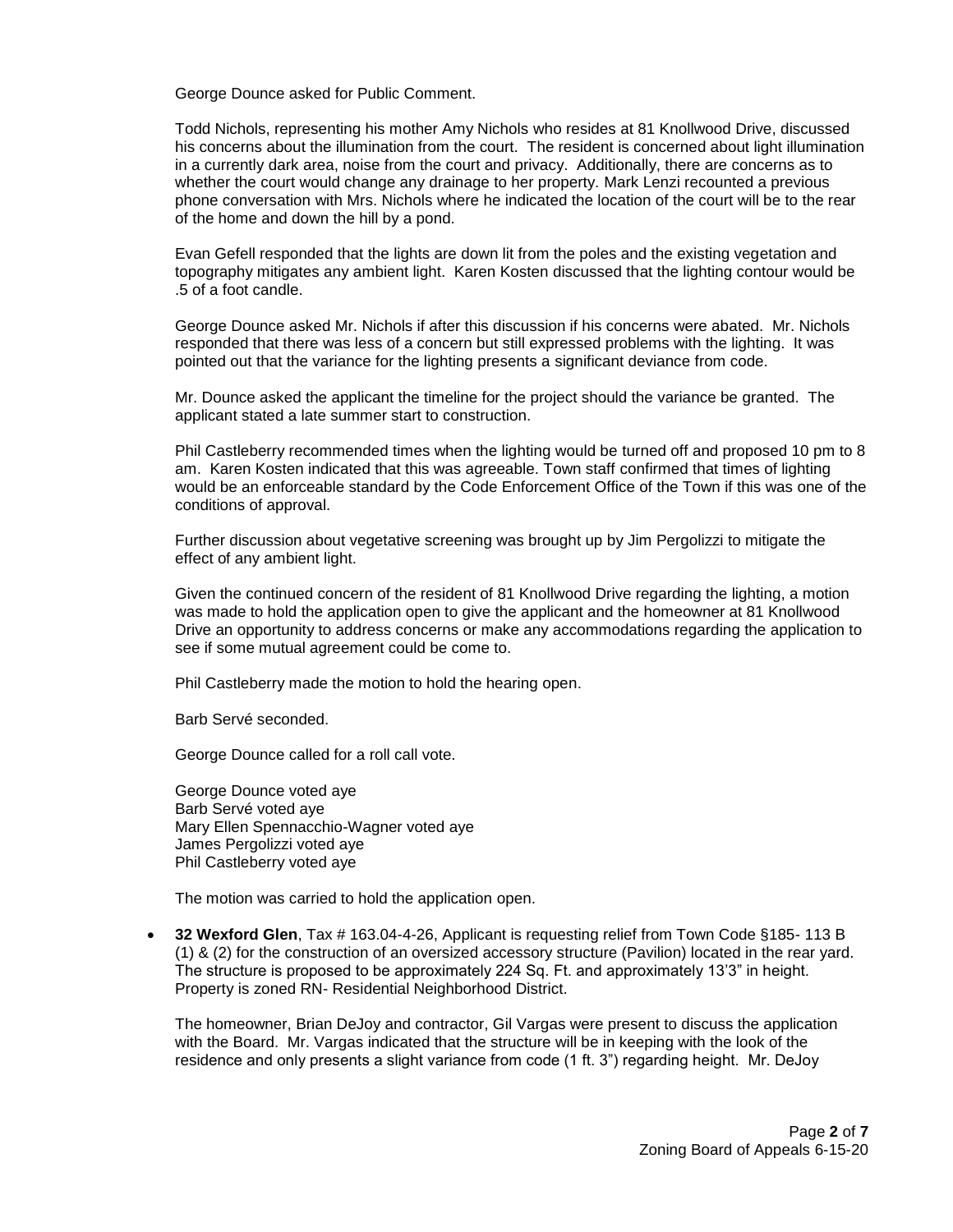Stated that the south side of the structure will be sheltered by pines and the north side cannot be seen from the back patio. There are also woods behind the residence which shelter the view.

There was no Public Comment.

Barb Servé moved to close the Public Hearing.

George Dounce seconded.

George Dounce asked for a roll call of the Board.

 Barb Servé voted aye George Dounce voted aye Phil Castleberry voted aye Mary Ellen Spennacchio-Wagner voted aye James Pergolizzi voted aye

#### **DECISION FOR 32 WEXFORD GLEN – AREA VARIANCE**

A written Resolution to grant the area variance for 32 Wexford Glen was moved by Mary Ellen Spennacchio-Wagner and seconded by Phil Castleberry.

Chairman George Dounce called for a roll call vote.

Barbara Servé voted aye Mary Ellen Spennacchio-Wagner voted aye George Dounce voted aye Phil Castleberry voted aye James Pergolizzi voted aye

The approved Resolution contains the following Specific Conditions:

- 1. This variance is granted only for the plans submitted and prepared by the Applicant dated March 9, 2020.
- 2. All construction is to be completed by December 31, 2021.
- **22 East Park Road**, Tax # 151.17-3-13, Applicant is requesting relief from Town Code § 185 -17 (B) (1) for the construction of an addition with a front setback of approximately 40'. Town Code requires a 50' minimum front setback. Property is zoned RN – Residential Neighborhood District

The applicants and homeowners Bruno and Laura Wolf were present to discuss the application with the Board. Mr. Wolf discussed that they are appearing before the Board to amend their previous application to expand their kitchen slightly larger.

Mr. Wolf discussed that he has spoken with the most affected neighbor and that they are in favor of the additional 2'. This will face the neighbor's garage.

There was no Public Comment.

Mary Ellen Spennacchio-Wagner moved to close the Public Hearing.

Phil Castleberry seconded.

George Dounce asked for a roll call of the Board.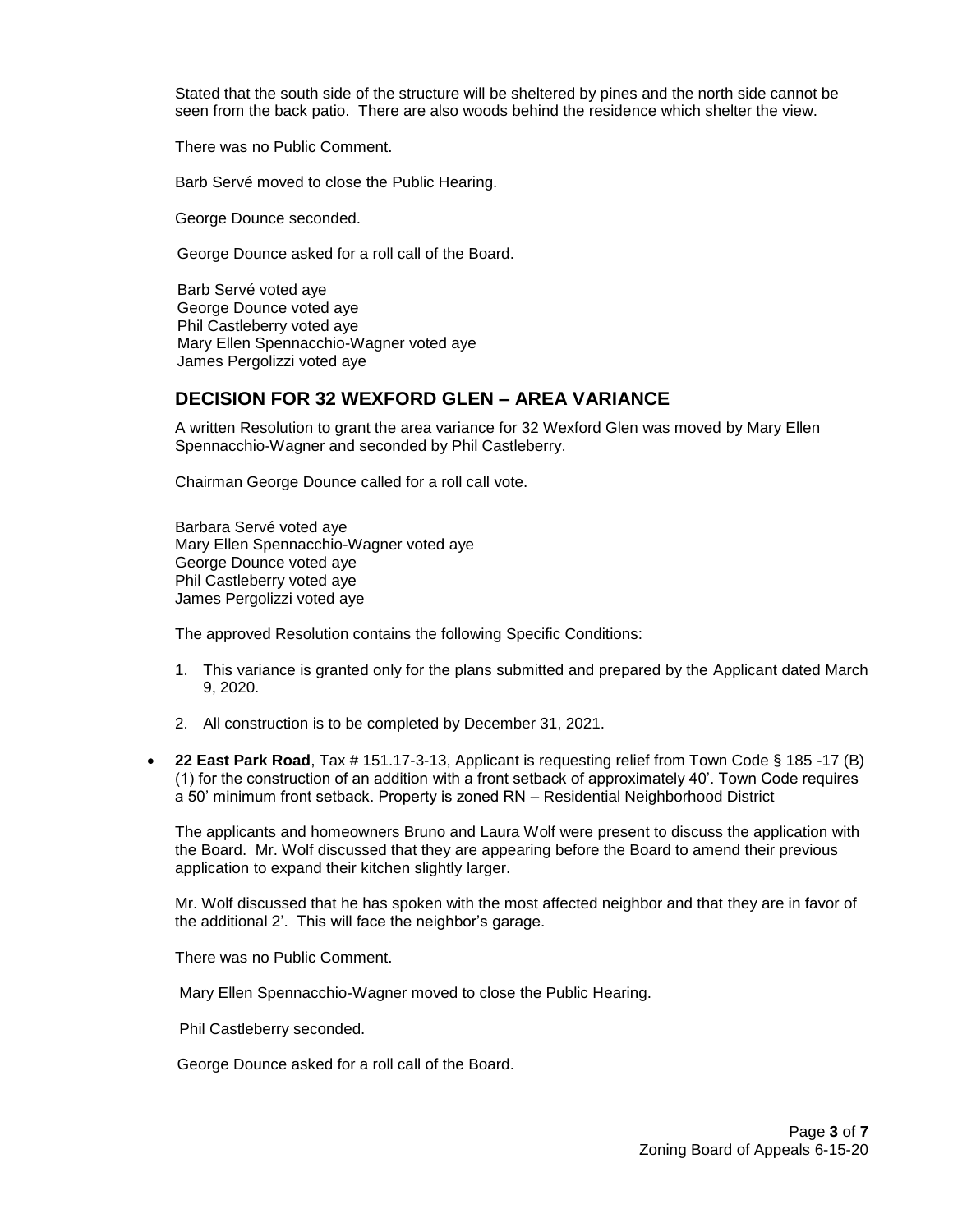Barb Servé voted aye George Dounce voted aye Phil Castleberry voted aye Mary Ellen Spennacchio-Wagner voted aye James Pergolizzi voted aye

#### **DECISION FOR 22 EAST PARK ROAD– AREA VARIANCE**

A written Resolution to grant the area variance for 22 East Park Road was moved by Barb Servé and seconded by Mary Ellen Spennacchio-Wagner.

Chairman George Dounce called for a roll call vote.

Barbara Servé voted aye Mary Ellen Spennacchio-Wagner voted aye George Dounce voted aye Phil Castleberry voted aye James Pergolizzi voted aye

The approved Resolution contains the following Specific Conditions:

- 1. This variance is granted only for the plans submitted and prepared by the Applicant dated October 24, 2019 and modified June 4, 2020.
- 2. All construction is to be completed by December 31, 2021.
- **78 Willard Road**, Tax # 177.02-1-11, Applicant is requesting relief from Town Code §185- 113 B (1) for the construction of an oversized accessory structure (Storage Shed) located in the rear yard. The structure is proposed to be approximately 364 Sq. Ft. Property is zoned AG – Agricultural District.

The homeowner Chad Phillips was present to discuss the application with the Board.

The Board inquired about the timeline for the project and Mr. Phillips indicated that he would like to start within the next month.

There was no Public Comment.

Phil Castleberry moved to close the Public Hearing.

Barb Servé seconded.

George Dounce asked for a roll call of the Board.

 Barb Servé voted aye George Dounce voted aye Phil Castleberry voted aye Mary Ellen Spennacchio-Wagner voted aye James Pergolizzi voted aye

# **DECISION FOR 78 WILLARD ROAD - AREA VARIANCE**

A written Resolution to grant the area variance for 78 Willard Road was moved by George Dounce and seconded by Mary Ellen Spennacchio-Wagner.

Chairman George Dounce called for a roll call vote.

Barbara Servé voted aye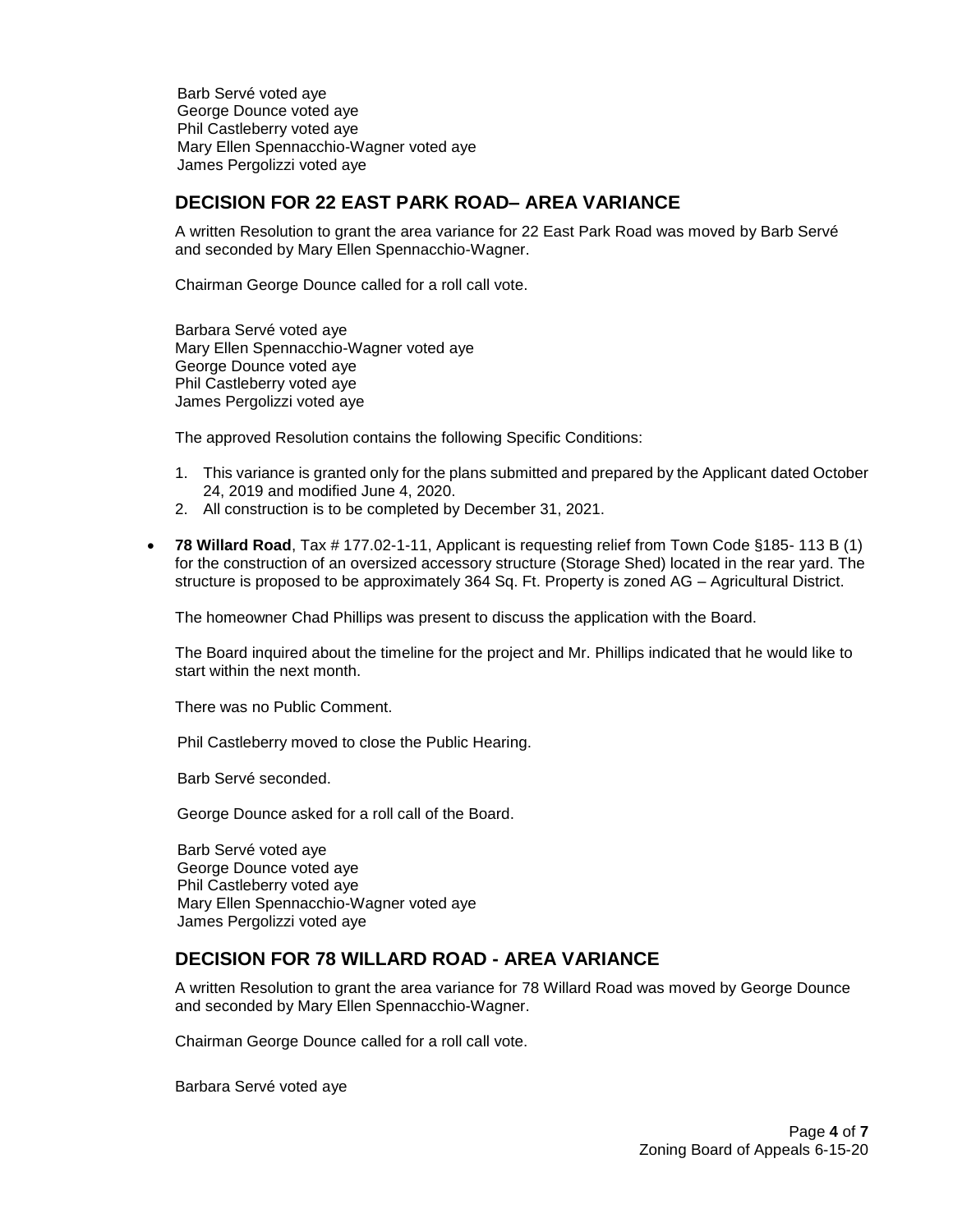Mary Ellen Spennacchio-Wagner voted aye George Dounce voted aye Phil Castleberry voted aye James Pergolizzi voted aye

The approved Resolution contains the following Specific Conditions:

- 1. This variance is granted only for the plans submitted and prepared by the Applicant dated April 2, 2020.
- 2. All construction is to be completed by December 31, 2021.
- **7 Duxbury Way**, Tax # 151.11-1-19, Applicant is requesting relief from Town Code §185- 113 B (1) & (6) for the construction of an oversized accessory structure (Storage Shed) located in the rear yard. The structure is proposed to be approximately 280 Sq. Ft. Property is zoned RN- Residential Neighborhood District.

The homeowner Ryan Mooney was present to discuss the application with the Board. He indicated that the accessory structure would not be visible from the street or other neighbors due to a wooded area.

There was no Public Comment.

Mary Ellen Spennacchio-Wagner moved to close the Public Hearing.

James Pergolizzi seconded.

George Dounce asked for a roll call of the Board.

 Barb Serve voted aye George Dounce voted aye Phil Castleberry voted aye Mary Ellen Spennacchio-Wagner voted aye James Pergolizzi voted aye

# **7 DUXBURY WAY – AREA VARIANCE**

A written Resolution to grant the area variance for 7 Duxbury Way was moved by George Dounce and seconded by Mary Ellen Spennacchio-Wagner.

Chairman George Dounce called for a roll call vote.

Barbara Servé voted aye Mary Ellen Spennacchio-Wagner voted aye George Dounce voted aye Phil Castleberry voted aye James Pergolizzi voted aye

The approved Resolution contains the following Specific Conditions:

- 1. This variance is granted only for the plans submitted and prepared by the Applicant dated April 30, 2020.
- 2. All construction is to be completed by December 31, 2021.
- **105 Stuyvesant Road**, Tax # 178.11-1-18, Applicant is requesting relief from Town Code §185- 113 B (6) for the construction of a garden shed located in the rear yard and encroaching into the side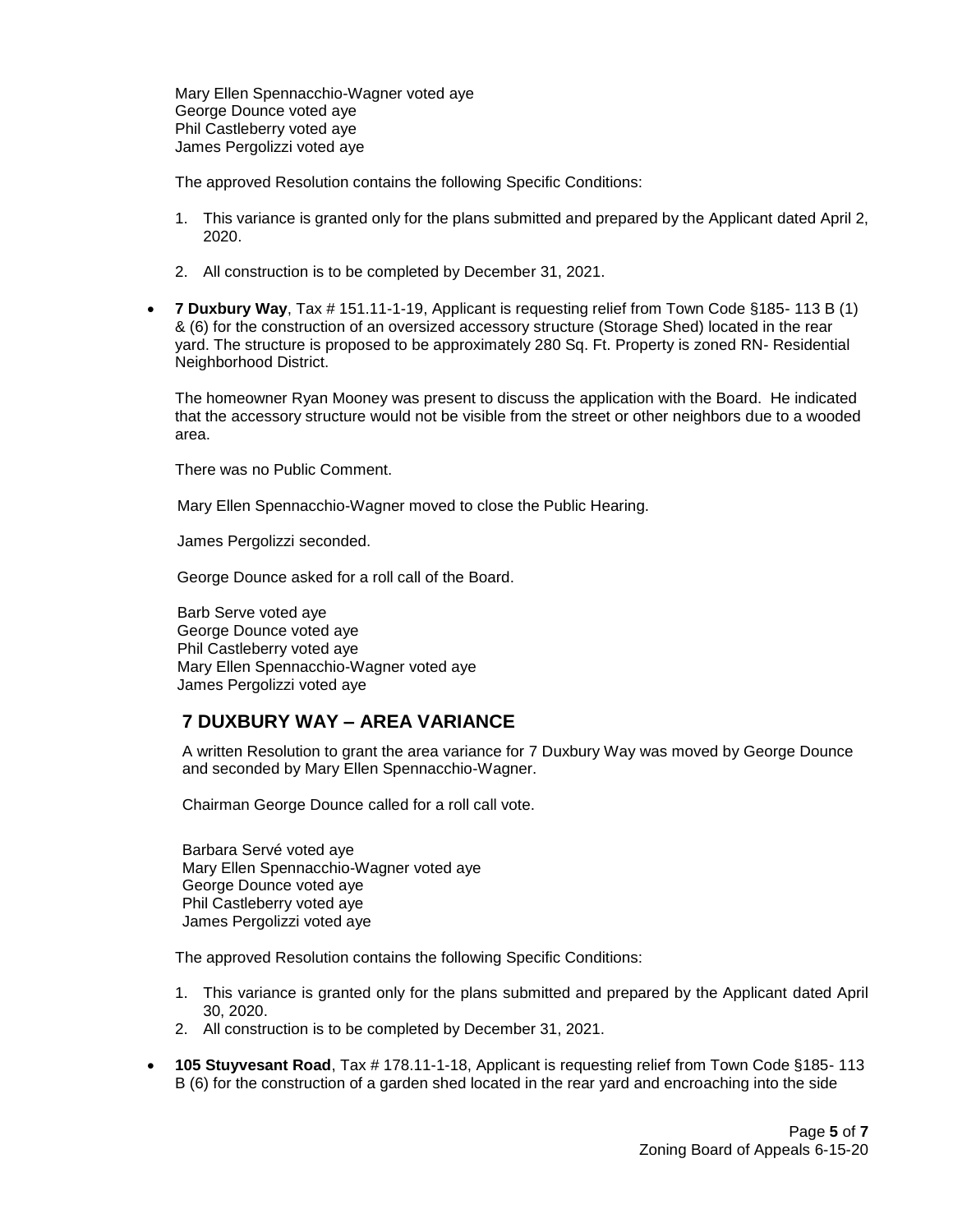setback. The structure is proposed to be located approximately 4' from the right side setback and outside of the rear buffer zone. Property is zoned RN- Residential Neighborhood District.

The applicants John and Robin Beal were present to discuss the application with the Board. Mr. Beal indicated this was a minimal variance request.

The applicants indicated they would like to begin their project within the week.

There was no Public Comment.

Phil Castleberry moved to close the Public Hearing.

James Pergolizzi seconded.

George Dounce asked for a roll call of the Board.

 Barb Servé voted aye George Dounce voted aye Phil Castleberry voted aye Mary Ellen Spennacchio-Wagner voted aye James Pergolizzi voted aye

# **DECISION FOR 105 STUYVESANT ROAD – AREA VARIANCE**

A written Resolution to grant the area variance for 105 Stuyvesant Road was moved by Barbara Servé and seconded by George Dounce.

Chairman George Dounce called for a roll call vote.

Barbara Servé voted aye Mary Ellen Spennacchio-Wagner voted aye George Dounce voted aye Phil Castleberry voted aye James Pergolizzi voted aye

The approved Resolution contains the following Specific Conditions:

- 1. This variance is granted only for the plans submitted and prepared by the Applicant dated May 14, 2020.
- 2. All construction is to be completed by December 31, 2021.
- **393 Thornell Road**, Tax # 178.04-1-59.1, Applicant is requesting relief from Town Code §185- 113 B (1) & (6) for the construction of an oversized accessory structure (Storage Shed) located in the rear yard and encroaching into the left side setback. The structure is proposed to be approximately 192 Sq. Ft. with a right side setback of 5'. Property is zoned RN- Residential Neighborhood District.

George Dounce announced that the applicant has withdrawn the application for this evening. The variance will be revised and heard at next month's meeting.

# **OTHER**

It was announced that the next meeting location for July is yet to be determined as deemed appropriate by the Governor's directive. There is potential for a zoom or in person meeting. Mark Lenzi will keep Board members apprised.